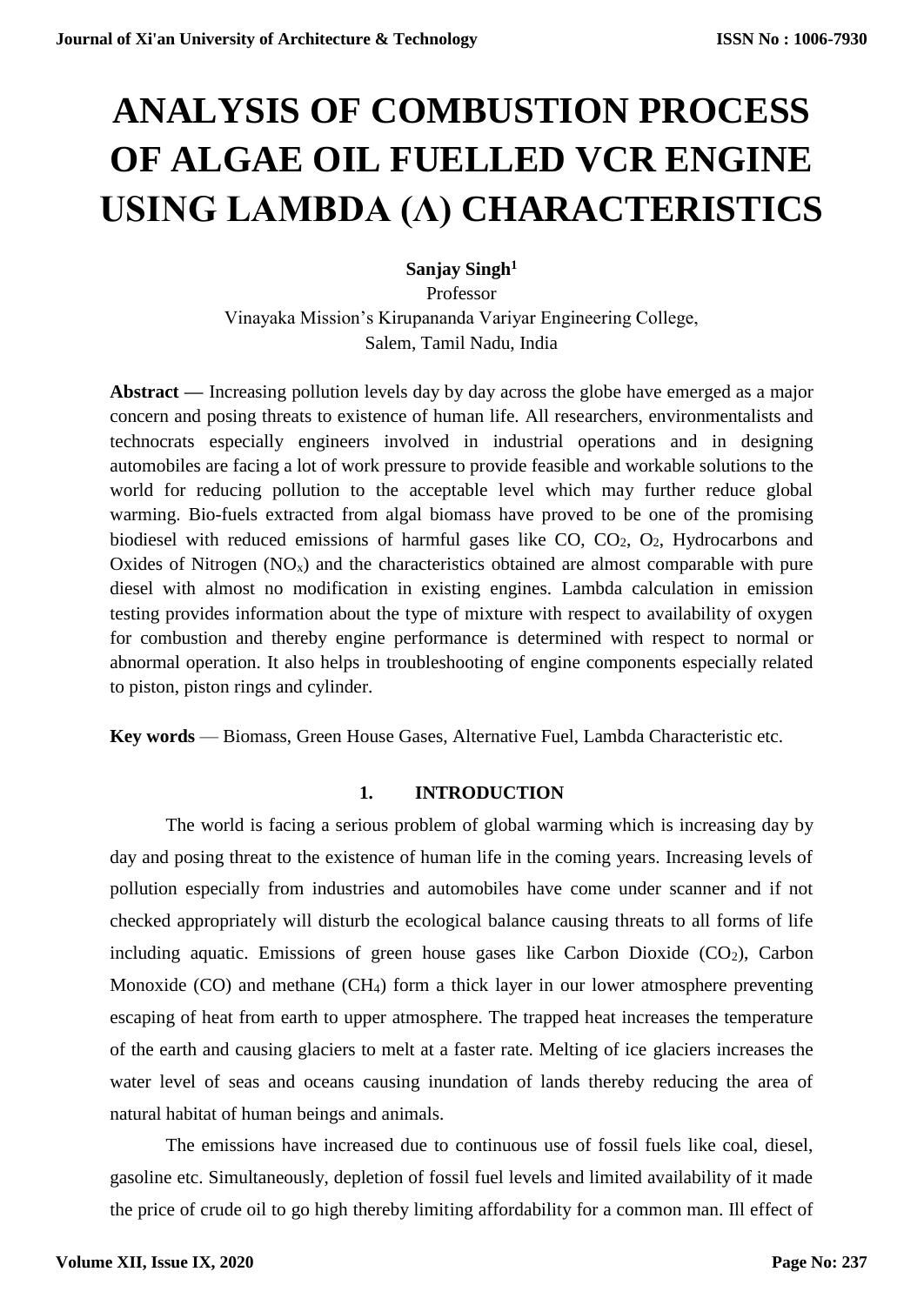using fossil fuels in terms of emissions of green house gases and also limited availability, engineers and environmentalists have joined together in finding solutions by using alternate fuels extracted from several renewable energy sources like used cooking oils, animal fats, algal biomass and also from various seeds and husks.

Biodiesels extracted from Chlorella microalgae have also been proved to be one the strongest competitor as alternative fuel. The biodiesels derived from biomass cannot be used directly in the internal combustion engines due to difference in combustion properties like flash point, density, kinematic viscosity etc. in comparison to fossil fuel diesel. Using additives like Ethanol ( $C_2H_5OH$ ), Methanol ( $CH_3OH$ ), and Diethyl Ether (DEE) in required proportion improve the combustion properties and thereby effective combustion can be achieved.

Cylinder pressure in the cylinder [1][3] plays an important role in combustion of the mixture. A computational model is described for determination of cylinder pressure. More pressure in the cylinder means through mixing of air and fuel thereby good combustion can be achieved. Increase in injector nozzle pressure also increases atomization which further allows combustion to be completed in lesser time.

Exhaust Gas Recirculation (EGR) [2][5][6][7] is the technique mainly used to reduce emissions of oxides of nitrogen (NOx). Though it reduces emissions of NOx allowing combustion at lower temperature in the engine, it reduces power of the engine due to mixing of waste gases. Hence, only a certain proportion of EGR is only accepted for its utilization in the engine.

Various blends – B20, B40 and B100 of Chlorella microalgae oil is used for combustion in Variable Compression Ratio (VCR) Kirloskar diesel engine which is generally used for testing fuels and finding out combustion and emission characteristics using 5 gases analyzer. Various blends of biodiesels is used one by one in the engine and the combustion and emission characteristics are obtained using automated software integrated with the computing system connected for measuring various performance parameters.

The Lambda  $(\Lambda)$  characteristics measured for each biodiesel samples and pure diesel D100 are compared for their variations and a suitable sample of fuel is suggested for further experimentation for its use as alternative fuel in diesel engines without major modifications.

#### **2. Chlorella Microalgae Oil**

Chlorella microalgae can be grown in fresh water as well as in saline water. It can be grown in abundance with controlled climatic conditions. In many countries like Japan and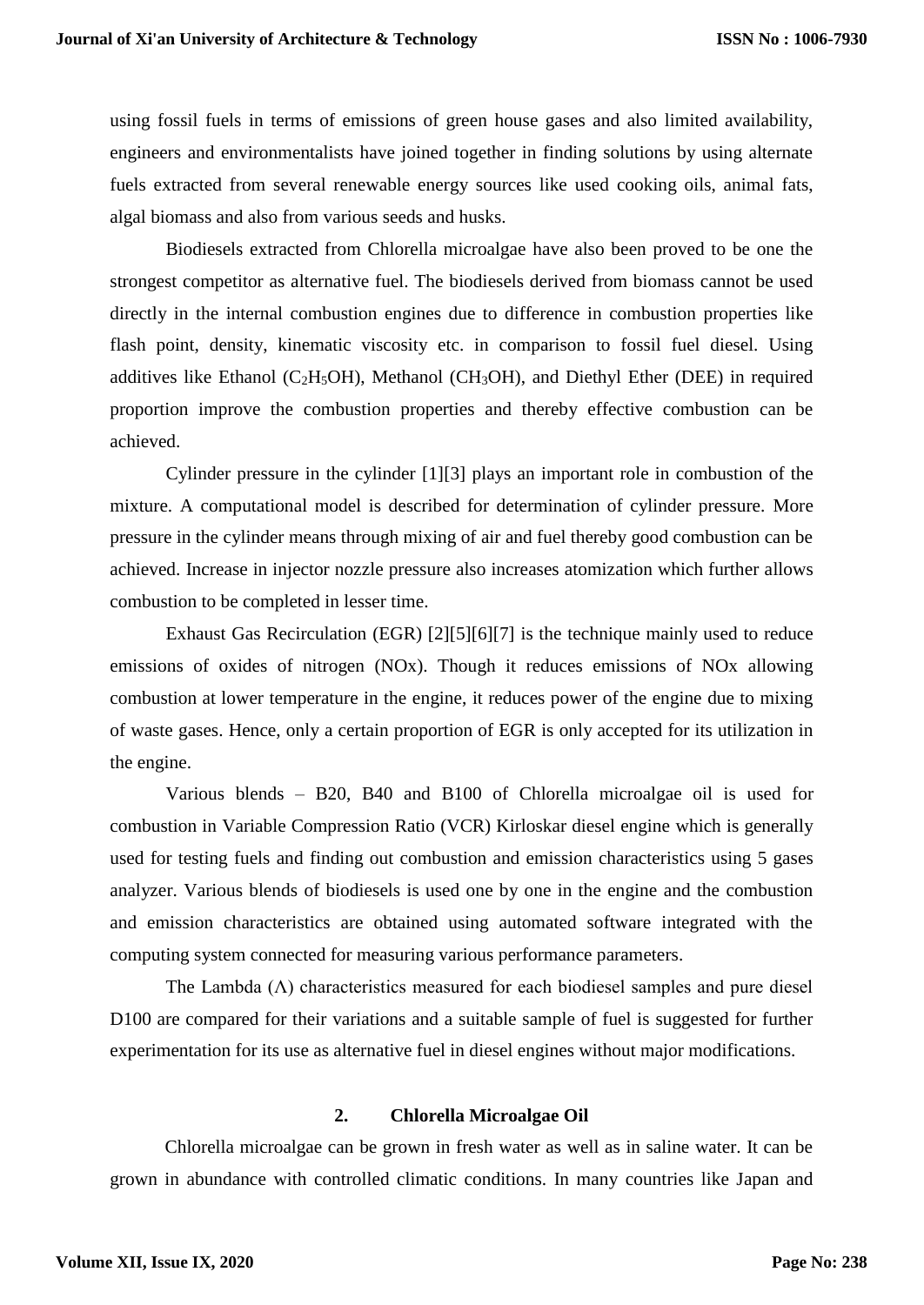Taiwan, the alga is also used as a food supplement. It also forms a part of medicine. Its pungent smell limits its more use in food products. The oil extracted from this alga is found to be suitable for use as alternate fuel in diesel engine but do not produce similar power as is produced by pure diesel engine. In order to improve the combustion properties, additives are to be used in suitable proportion.

# **3. Comparison of Combustion Properties of Biodiesel and Pure Diesel**

Observing safety precautions and laid down laboratory standards, the pure biodiesel (B100) produced from microalgae is used for testing chemical properties. The properties of pure diesel (D100) are as specified by ASTM Standards.

| Sl. No. | <b>Fuel Samples</b> | D100 (%) | B100 (%) |
|---------|---------------------|----------|----------|
|         | <b>B100</b>         | 0%       | 100%     |
| 2.      | <b>B40</b>          | 60%      | 40%      |
| 3.      | <b>B20</b>          | 80%      | 20%      |
|         | D <sub>100</sub>    | 100%     | 0%       |

|    | <b>Diesel and Biodiesel</b> | <b>D100</b> | <b>B100</b> |
|----|-----------------------------|-------------|-------------|
|    | Kinematic Viscosity (cst)   | $2 - 4.5$   | 4.07        |
| 2. | Density $(Kg/m^3)$          | $820 - 860$ | 896         |
| 3. | Fire Point $(^0C)$          | 210         | 119         |
| 4. | Flash Point $(^0C)$         | > 35        | 108         |
| 5. | Calorific Value $(ki/kg)$   | 46000       | 39321       |

**Table 1: Chemical Composition of Fuel Samples.**

#### **Table 2: Chemical Properties - D100 and B100.**

#### **4. Lambda (Λ) Characteristics Measured as emission Characteristic**

Lambda (Λ) characteristics measurement in emission characteristics provides analysis of types of mixture (chemically correct, lean and rich) combusted in the engine cylinder to produce brake power. The analysis of lambda  $(Λ)$  values obtained are compared with the values obtained for emission of Carbon Dioxide  $(CO<sub>2</sub>)$ , Carbon Monoxide  $(CO)$  and Hydrocarbons (HC) for finding out problems if any in the proportion of air and fuel in the mixture supplied to the engine. The presence of oxygen in the exhaust gas indicates some problems or defects in the engine requiring attention and corrective action. Hence emission of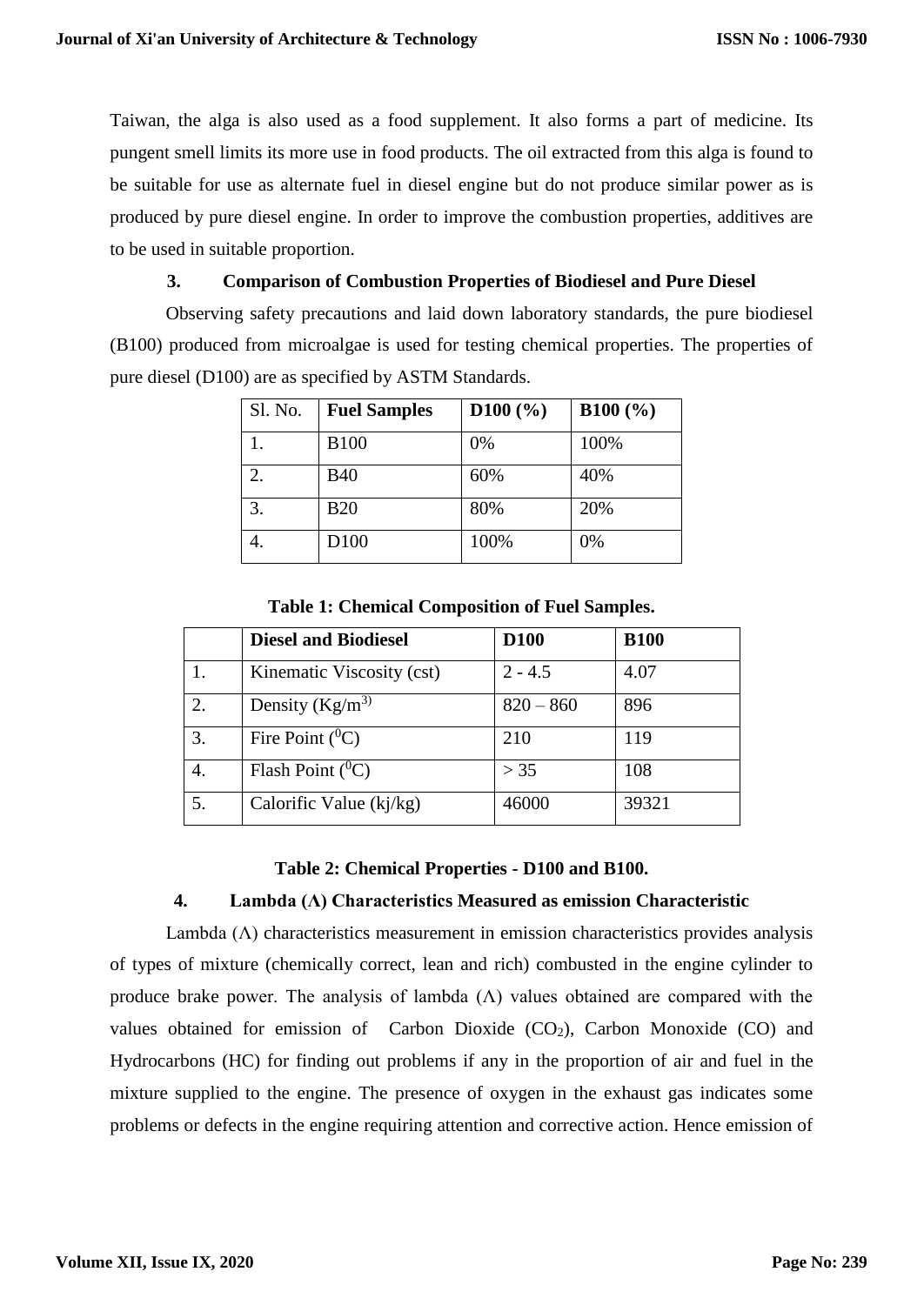oxygen needs to be monitored along with emissions of other harmful gases like  $CO$ ,  $CO<sub>2</sub>$  HC and NOx.

Lambda  $(\Lambda)$  characteristic which is an emission characteristic is the ratio of the actual oxygen content in the fuel inside the cylinder at different loads and theoretically calculated content of the oxygen should be available for combustion.

In normal conditions, for complete and perfect combustion, air/fuel ratio required is approximately 14.7:1 (by weight). The value of  $\Lambda$  will be greater than one (>1.00) if the air which contains oxygen and nitrogen gases as major constituents are more and is applicable for lean mixtures. The value of  $\Lambda$  will be lesser than one (<1.00) if the air in the mixture is less and is applicable for rich mixtures. The value of  $\Lambda$  will be equal to one (1.00) if the air in the mixture is same as theoretically required and is applicable for chemically correct mixtures.

For example, a lean mixture with air/fuel ratio 15.5:1,

 $\Lambda = 15.5/14.7 = 1.05$ 

For a rich mixture with air/fuel ratio 12.2:1,

 $\Lambda = 12.2/14.7 = 0.83$ 

For a chemically correct mixture with air/fuel ratio 14.7:1,

 $\Lambda = 14.7/14.7 = 1.00$ 

In the case of value of  $\Lambda$  given, the air/ ratio can be found by multiplying the given value with 14.7. For example, if  $\Lambda$  is 1.6, then air fuel ratio is 14.7 x 1.6:1 i.e. 23.52:1.

By comparing the Lambda  $(\Lambda)$  values obtained for a specific fuel with the emissions of CO, CO2, and Hydrocarbons (HC), the fault in the engine components can also be detected. For example, if there is a faulty piston ring which allows engine oil from crankcase to seep inside the cylinder during its reciprocating motion and combustion in the cylinder, the emissions of CO and CO<sub>2</sub> in exhaust gases will be more due to presence of unburned oil.

### **5. ENGINE USED FOR DETERMINING EMISSION CHARACTERISTICS**

Four stroke, single cylinder, water cooled and variable compression ratio (VCR) engine is used for testing the biodiesel and pure diesel for combustion and emission characteristics.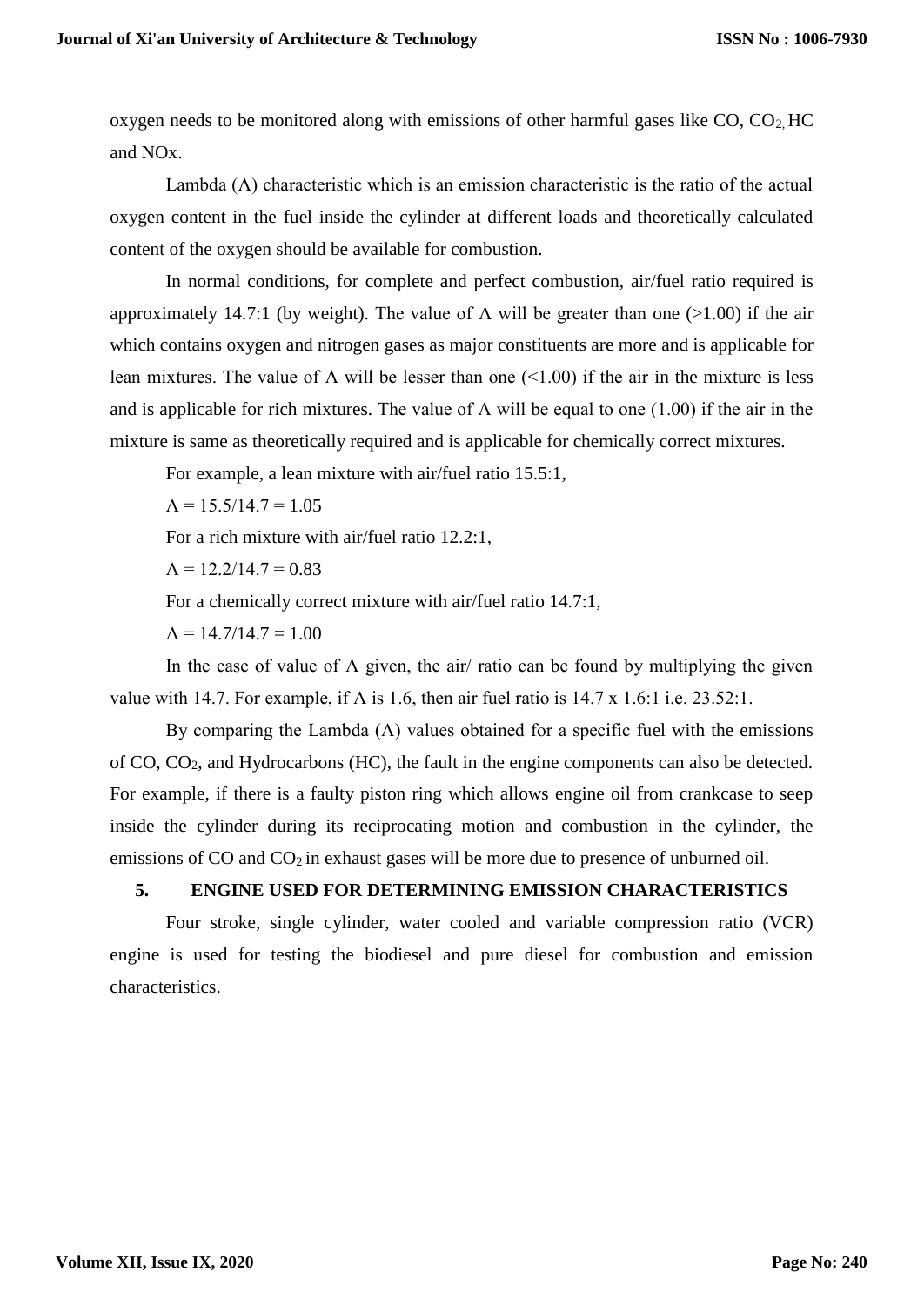

**Figure 1: Kirloskar Make – Single Cylinder Diesel Engine**

|    | Length of Connecting Rod | 234.00 mm                |
|----|--------------------------|--------------------------|
|    | Swept Volume             | $661.45$ cm <sup>3</sup> |
| 3. | <b>Cylinder Diameter</b> | 87.50 mm                 |
|    | <b>Brake Power</b>       | 5.20 kW at 1500 RPM      |
| 5. | Length of Stroke         | 110.00 mm                |
| 6. | <b>Compression Ratio</b> | 17.50:1                  |

Table 3: Engine Specifications.

# **6. Experimental Works for Determining Lambda (Λ) characteristic**

# **6.1 Lambda (Λ) Characteristics** - **D100 vs B100**

The Lambda  $(\Lambda)$  values obtained during experimentation in the VCR engine for B100 and D100 are as given in table 4.

| BP in $%$ | <b>D100</b> | <b>B100</b> |
|-----------|-------------|-------------|
| 0         | 8.11        | 6.943       |
| 25        | 3.716       | 3.649       |
| 50        | 2.487       | 2.509       |
| 75        | 1.933       | 1.921       |
| 100       | 1.49        | 1.438       |

Table 4: Λ values - D100 and B100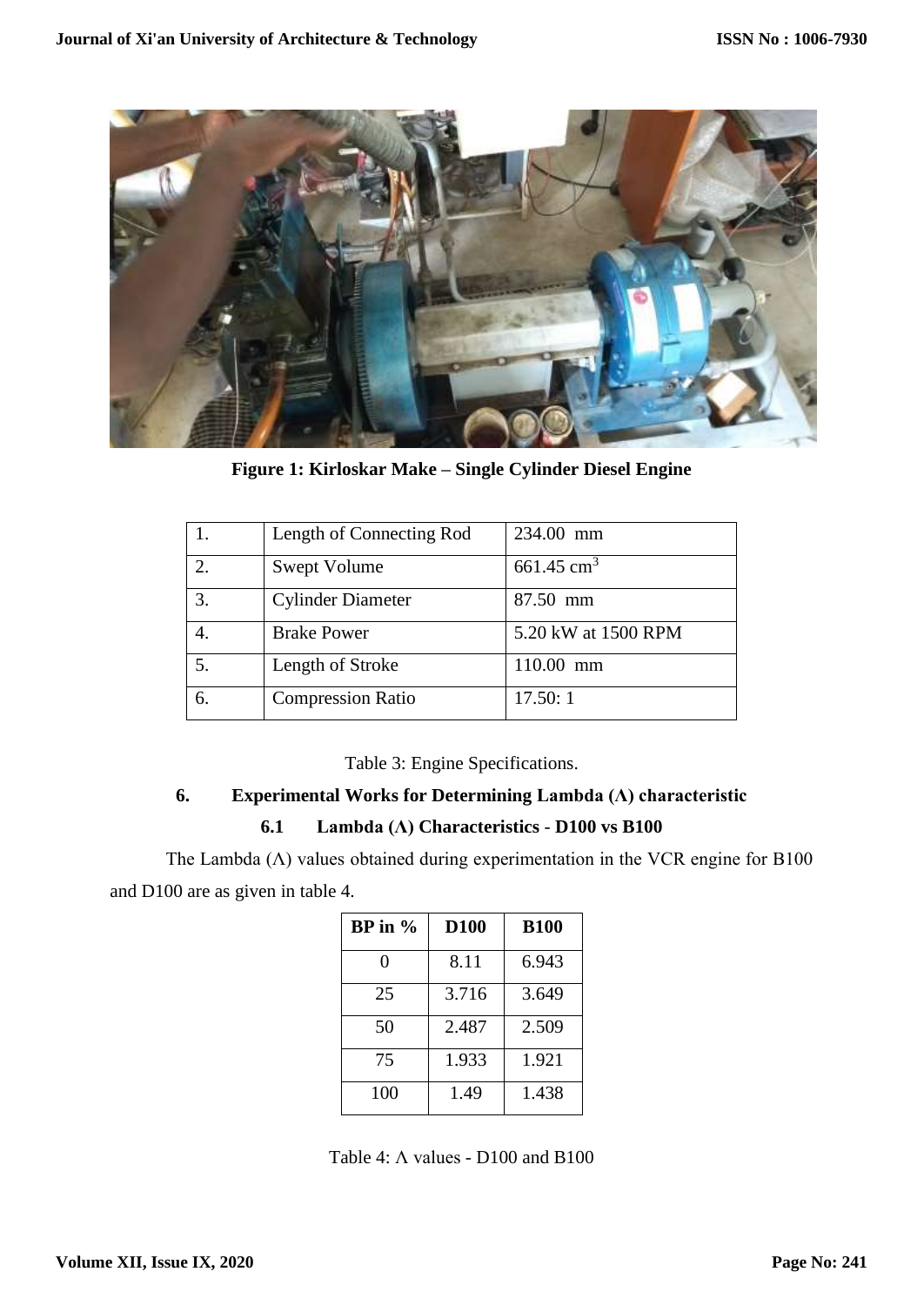

Figure 2: Lambda ( $\Lambda$ ) characteristic for D100 and B100

With increase in load, the Lambda  $(\Lambda)$  characteristics for both D100 and B100 have decreased which shows clearly the presence of less amount of unburned fuel in the exhaust gases in higher loads. When compared with D100 values,  $\Lambda$  - values for B100 are lesser and it indicates comparatively good combustion in the cylinder and presence of high lean mixtures in the cylinder especially at no load condition in both D100 and B100.

Due to high density and low calorific value, B100 is not found suitable to use directly in the diesel engine as combustion characteristics are not found satisfactory and closer to the characteristics obtained with D100 despite of lesser Lambda (Λ) values.

#### 6.2 **Lambda (Λ) Characteristics** - **D100 vs B40**

The Lambda  $(\Lambda)$  values obtained during experimentation in the VCR engine for B40 and D100 are as given in table 5.

| $BP$ in $\%$ | <b>D100</b> | <b>B40</b> |
|--------------|-------------|------------|
| 0            | 8.11        | 7.675      |
| 25           | 3.716       | 3.729      |
| 50           | 2.487       | 2.636      |
| 75           | 1.933       | 1.971      |
| 100          | 1.49        | 1.464      |

Table 5: Λ values - D100 and B40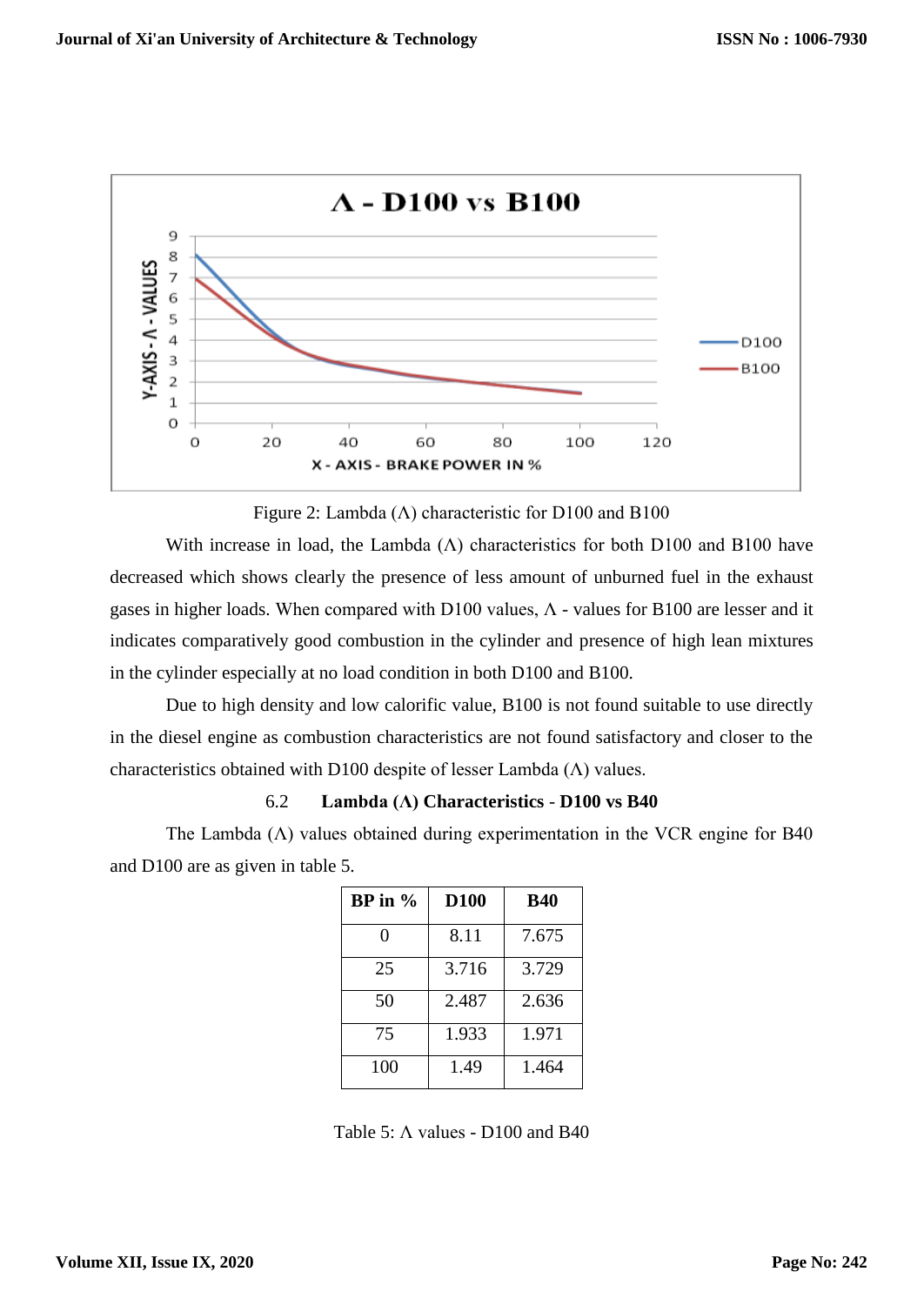

Figure 3: Lambda ( $\Lambda$ ) characteristic for D100 and B40

The  $\Lambda$  – values for B40 are lesser than D100 but more than B100. This increase is due to presence of 60% of D100 in B40 biodiesel and due to which presence of carbon has increased leading to improper combustion. A high lean mixture availability in the cylinder leads to improper combustion due to high density and improper atomization.

#### **6.3 Lambda (Λ) Characteristics** - **D100 vs B20**

The Lambda  $(\Lambda)$  values obtained during experimentation in the VCR engine for B20 and D100 are as given in table 6.

| $BP$ in $\%$ | <b>D100</b> | <b>B20</b> |
|--------------|-------------|------------|
| 0            | 8.11        | 7.881      |
| 25           | 3.716       | 3.628      |
| 50           | 2.487       | 2.478      |
| 75           | 1.933       | 1.885      |
| 100          | 1.49        | 1.481      |

Table 6: Λ values - D100 and B20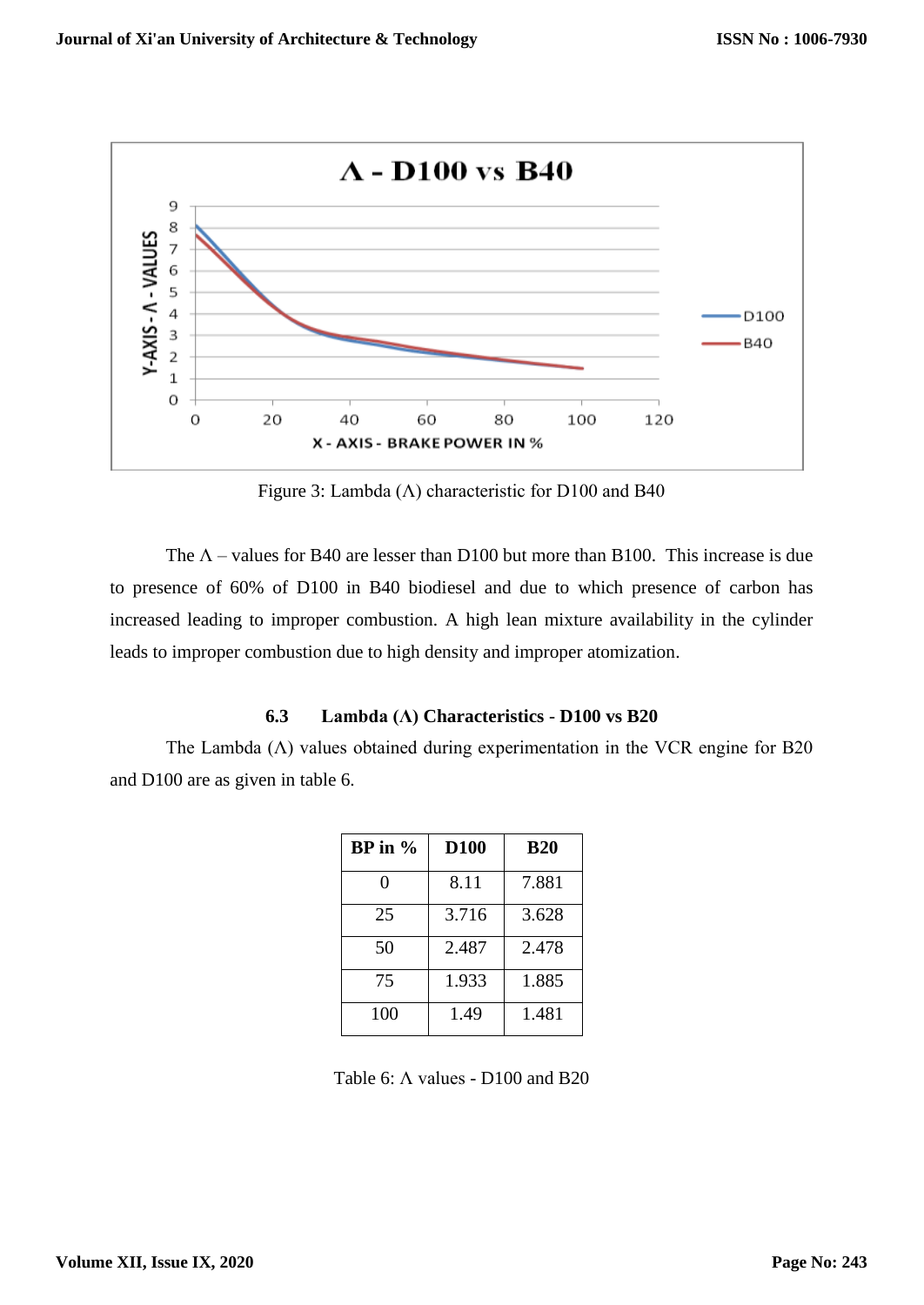

Figure 4: Lambda ( $\Lambda$ ) characteristic for D100 and B20

The  $\Lambda$  – values for B20 are lesser than D100 but more than B40 at 0%, 75% and 100% engine loads. At 25% and 50% engine loads, the values are lesser than B40. This increase is due to presence of 80% of D100 in B20 biodiesel and due to which presence of carbon has increased leading to improper combustion and presence of unburned fuel in the exhaust gases.

#### **7. Results**

#### **7.1 Variations - Lambda (Λ) Characteristics** - **D100 vs B100**

The variations in Lambda ( $\Lambda$ ) values for B100 and D100 in % obtained during experimentation in the VCR engine and on analysis of the values are as given in table 7.

| $BP$ in $\%$ | Variation in $\%$ -D100 vs B100 |
|--------------|---------------------------------|
|              | 7.25                            |
| 25           | 2.73                            |
| 50           | 1.48                            |
| 75           | 0.94                            |
| 100          | 0.52                            |

Table 7: Variations in Λ values - D100 and B100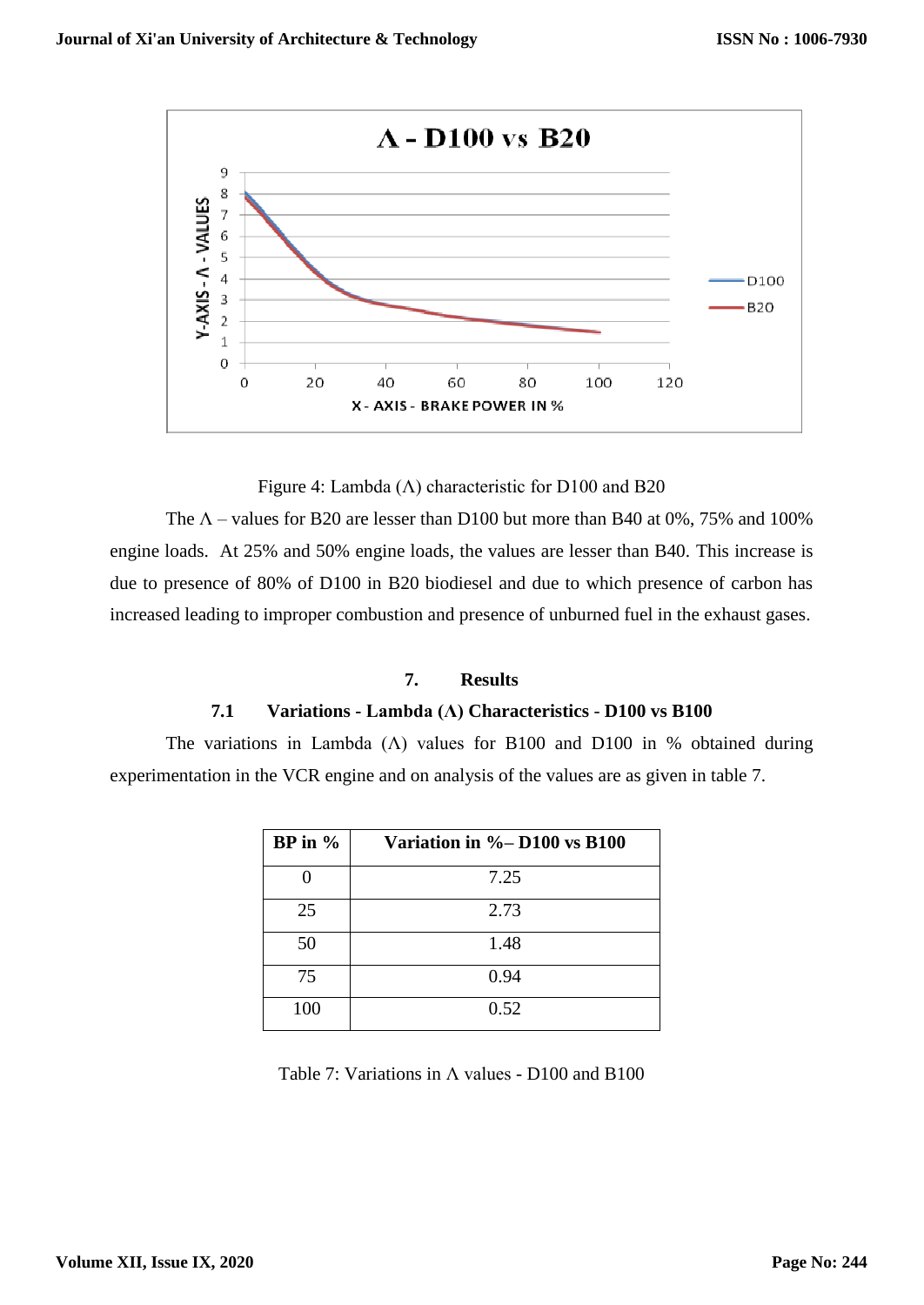

Figure 5: Variations in Lambda ( $\Lambda$ ) characteristics in % for D100 and B100

In comparison to D100, performance of B100 is found better at all engine loads. Though in all ranges of engine loading, high lean mixture especially in lower loads are present for both B100 and D100. Maximum variation of 7.25% is found at 0% engine load and minimum variation of 0.52% is found at 100% engine load.

Though Lambda (Λ) characteristic indicate better values for B100 than D100 but B100 cannot be used in engine directly as other mechanical performance parameters are not similar to the values obtained for D100.

# **7.2 Variations - Lambda (Λ) Characteristics** - **D100 vs B40**

The variations in Lambda ( $\Lambda$ ) values for B40 and D100 in % obtained during experimentation in the VCR engine and on analysis of the values are as given in table 8.

| $BP$ in $\%$ | Variation in %-D100 vs B40 |
|--------------|----------------------------|
|              | 7.16                       |
| 25           | 2.71                       |
| 50           | 1.43                       |
| 75           | 0.91                       |
| 100          | 0.51                       |

Table 8: Variations in  $\Lambda$  values - D100 and B40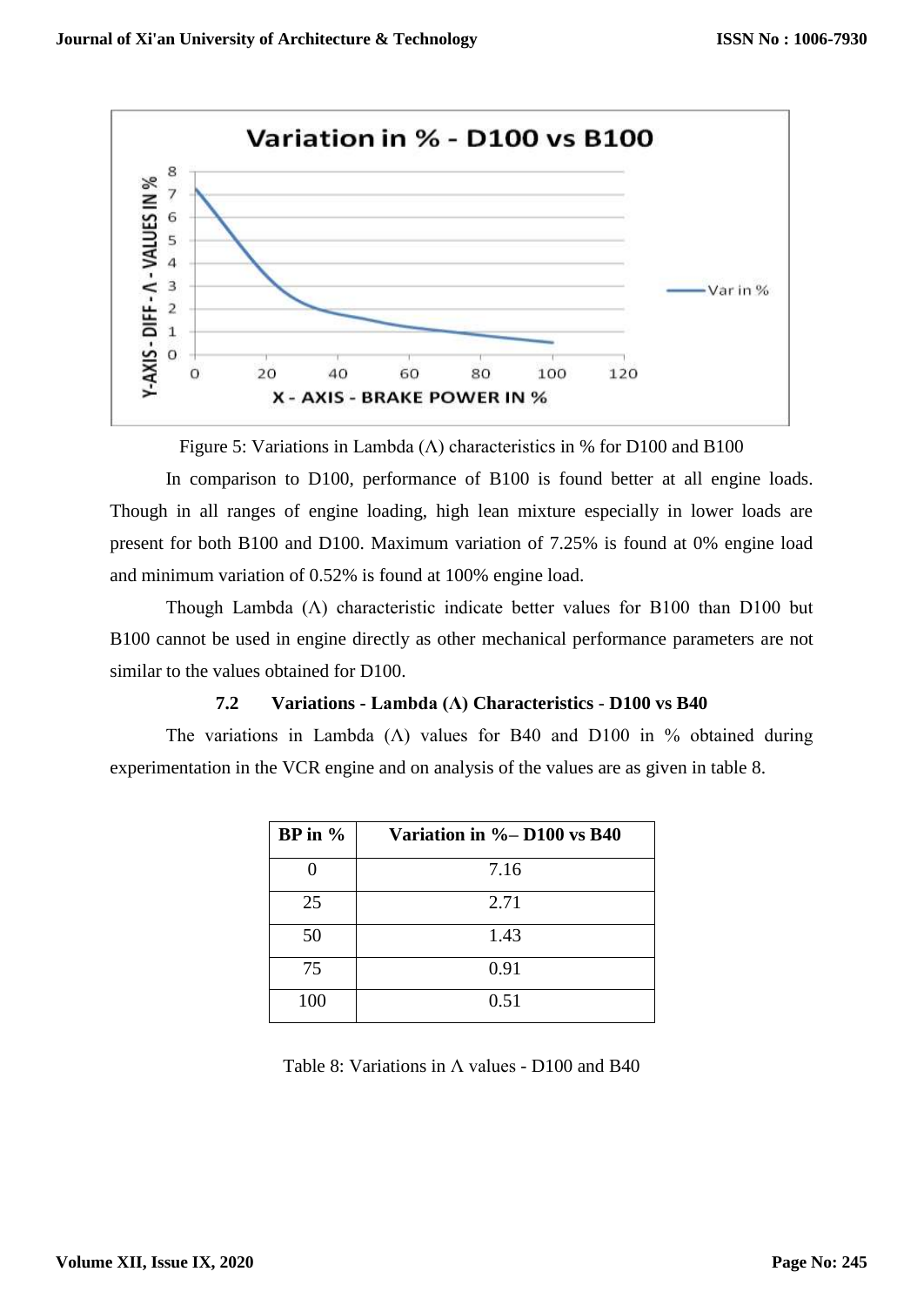

Figure 6: Variations in Lambda ( $\Lambda$ ) characteristics in % for D100 and B40

In comparison to D100, performance of B40 is observed as better at all engine loads. Lean mixture conditions at all loads shows presence of less oxygen for combustion. Maximum variation of 7.16% is found at 0% engine load and minimum variation of 0.51% is found at 100% engine load.

Though Lambda ( $\Lambda$ ) characteristic indicate better values for B40 than D100 but B40 is not suitable to use in the engine directly. The mechanical performance parameters produced with B40 biodiesel are not closer to the values obtained for D100.

#### **7.3 Variations - Lambda (Λ) Characteristics** - **D100 vs B20**

The variations in Lambda ( $\Lambda$ ) values for B20 and D100 in % obtained during experimentation in the VCR engine and on analysis of the values are as given in table 9.

| $BP$ in $\%$ | Variation in $\%$ -D100 vs B20 |
|--------------|--------------------------------|
|              | 7.14                           |
| 25           | 2.74                           |
| 50           | 1.49                           |
| 75           | 0.96                           |
| 100          | 0.50                           |

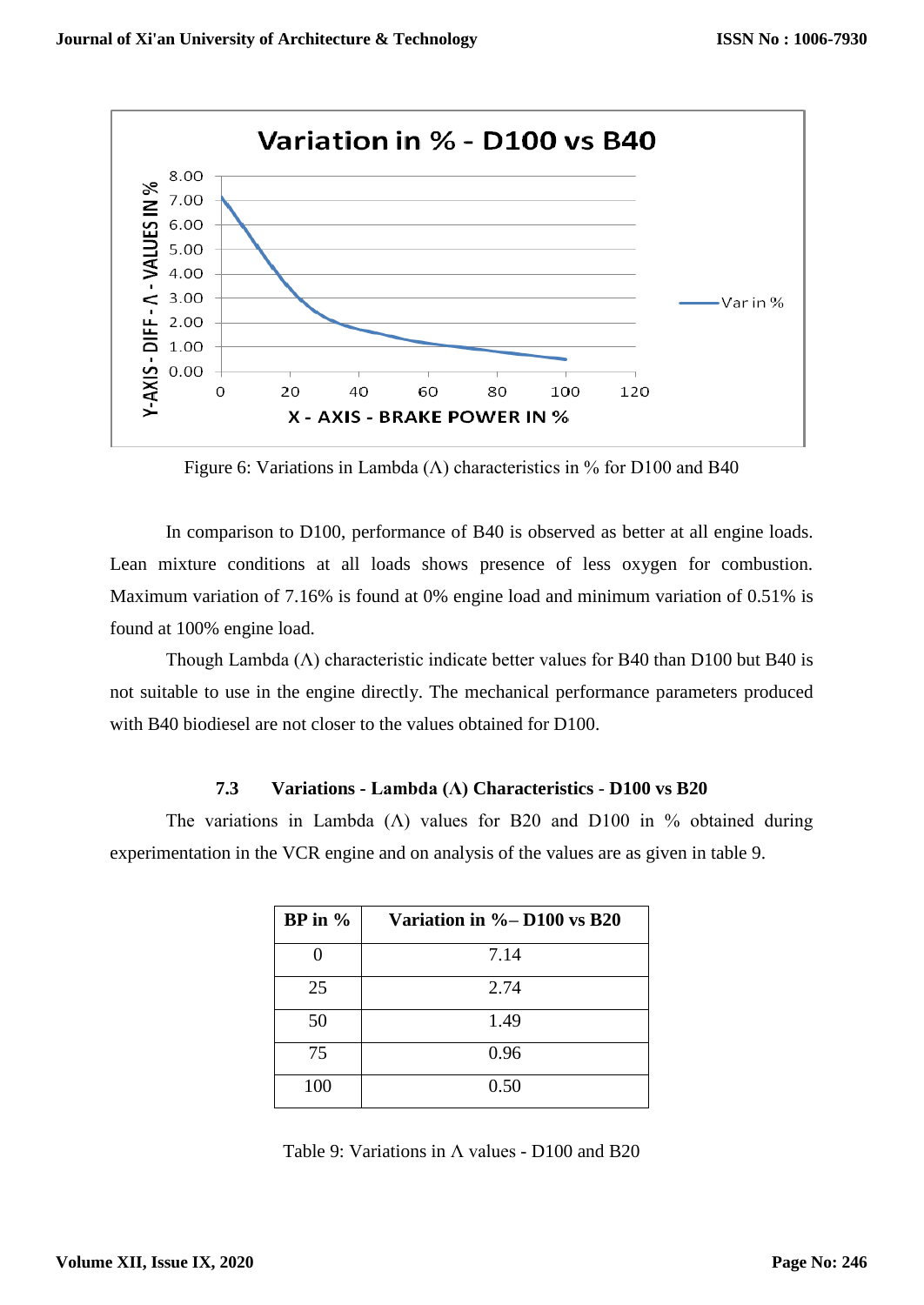

Figure 7: Variations in Lambda ( $\Lambda$ ) characteristics in % for D100 and B20

In comparison to D100, performance of B20 is observed as better at all engine loads. Lean mixture conditions at all loads shows presence of less oxygen for combustion even for D100. Maximum variation of 7.14% is found at 0% engine load and minimum variation of 0.50% is found at 100% engine load.

Lambda  $(\Lambda)$  characteristic indicates better and comparable and almost similar values for B20 when compared to D100 and hence B20 can be selected as an experimental fuel for further analysis of its combustion characteristics.

#### **8. Discussions**

The combustion characteristics of biodiesels can be improved by using additives like ethanol, methanol, diethyl ether etc. which not only provides additional amount of oxygen for complete combustion but also reduces density of biodiesels and kinematic viscosity and increases calorific value. In turn the engine power is increased making the biodiesel more suitable to use as alternative fuel in diesel engines without any major modifications in the engine.

B20 biodiesel can further be considered for analysis of combustion and performance characteristics using additives and even by changing injection pressure which helps in better atomisation for complete combustion.

#### **9. CONCLUSION**

The powerful demand in present scenario where global warming has emerged as one of the greatest challenge for all engineers, technocrats and even for environmentalists to provide some promising sources of alternative fuel especially extracted from renewable energy sources and also should be environment friendly. The presence of Carbon dioxide gas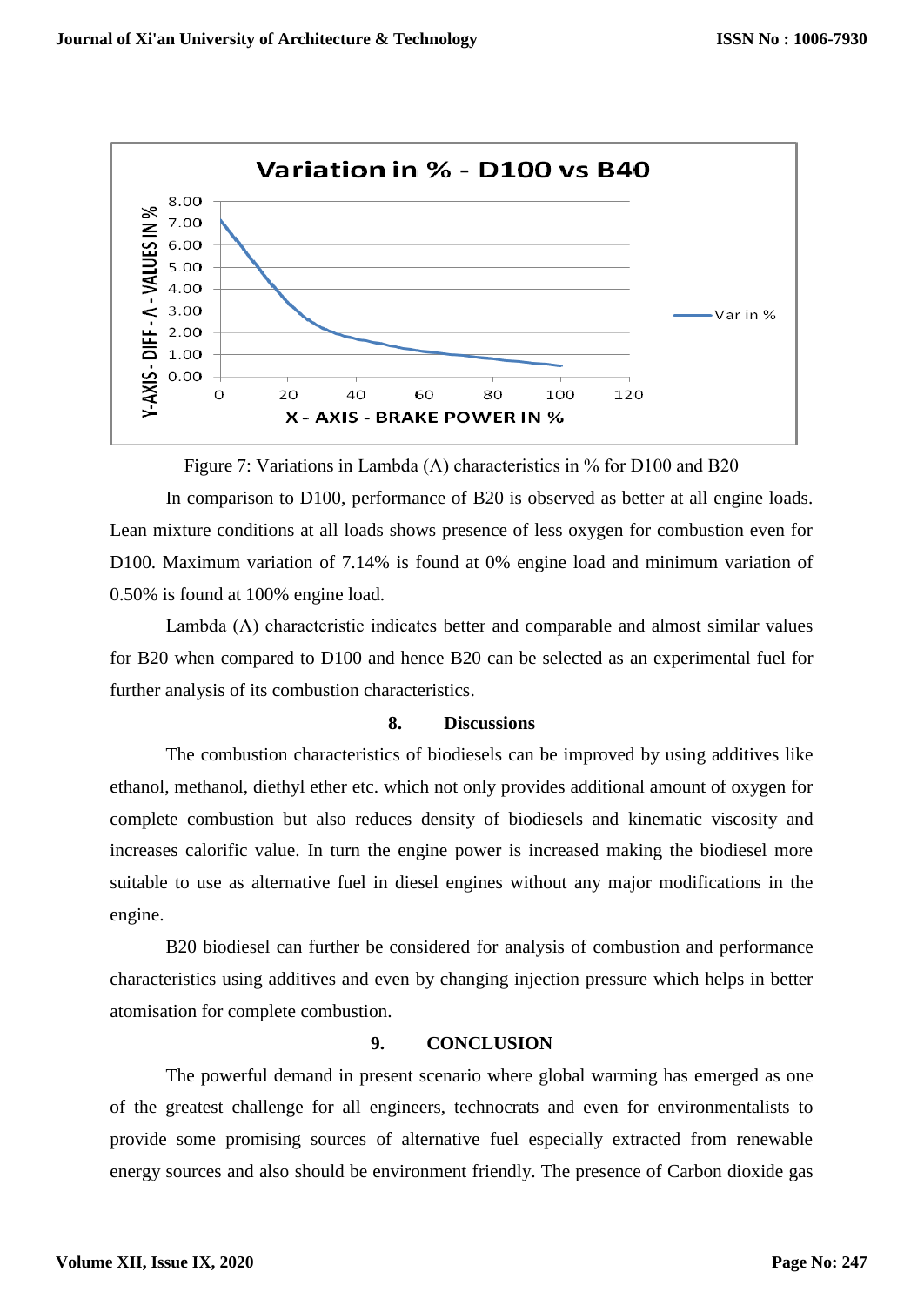in the atmosphere does not produce severe ill effect on health. Presence of it in high amount along with other green house gases like methane, carbon monoxide etc. form a thick layer in the upper atmosphere and thereby preventing escape of heat from earth and cause warming of earth leading to dangerous situation for existence of life on earth.

The biodiesel produced using algal biomass is also one of the promising sources of energy which has the capability to replace fossil fuels like diesel without any major modifications in the existing automobile engines.

The biodiesels B20, B40 and B100 are used as experimental biodiesels for comparing the combustion and emission characteristics with that of pure diesel D100. In this paper, emphasis is given to compare lambda  $(Λ)$  values of biodiesels B20, B40, B100 and D100 which indicate presence of rich, lean or chemically correct mixtures during combustion in the engine cylinder. The information regarding mixtures is obtained by comparing lambda  $(Λ)$ values recorded during testing of the biodiesel for emission characteristics. The measurement of these values is done by calculating the ratio of amount of oxygen actually present to the amount required for complete combustion. In normal conditions, the standard air fuel ratio for complete combustion is 14.7:1 (by weight).

Though lambda  $(\Lambda)$  values for B100 are found more satisfactory when compared with the corresponding values obtained for pure diesel D100 but combustion characteristics with respect to mechanical performance parameters is not satisfactory making it unsuitable to use it directly in the diesel engine. As the proportion of diesel increased in B40 and B20, the lambda (Λ) values increased and indicated presence of carbon and oxygen in the exhaust gases. It shows incomplete combustion and thereby needs corrective action for making the biodiesels more suitable.

Biodiesel B20 can be considered for further experimentation using additives like ethanol or diethyl ether in suitable proportion for improvement in combustion characteristics by reducing density and viscosity and increasing calorific value which increased almost similar power as produced with D100.

Lambda  $(\Lambda)$  values also provide diagnostic technique to be used for trouble shooting with respect to faults in the engine components especially in piston and piston rings.